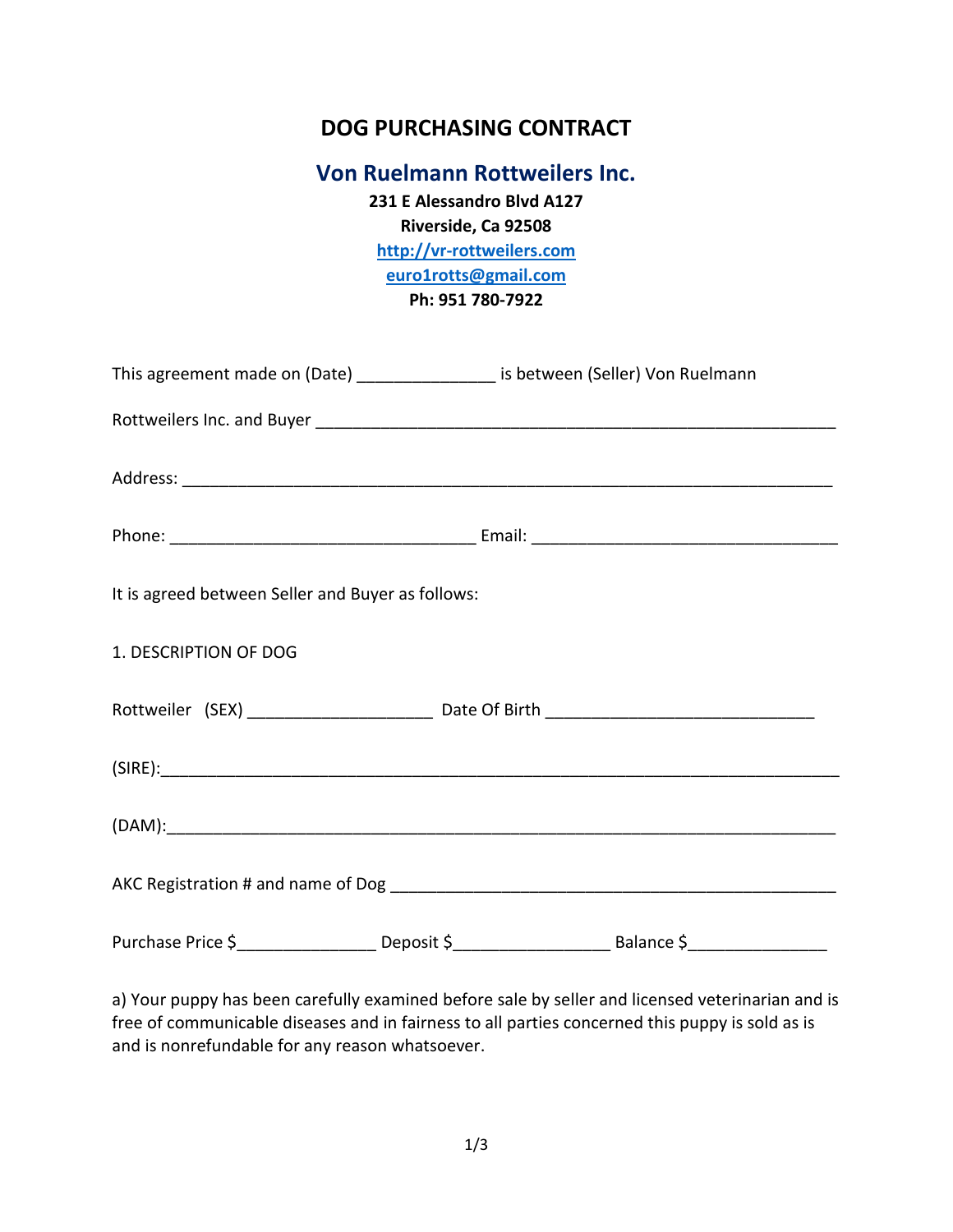b) The seller shall not be held responsible for any veterinarian bills once the puppy has left our facility. The seller shall not be held responsible for any damages to Buyer's/Owner's household or for injuries resulting from the puppy biting anyone at any time.

c) Deposits are accepted on unborn and very young puppies. Breeder will hold puppy until 8 weeks of age. Payment is due in full at 6 weeks of age if puppy is being shipped. **CASH** only upon pick-up at 8 weeks of age. Due to the high demand from our World Class breeding program **DEPOSITS ARE NOT REFUNDABLE.** In the event a suitable puppy is not available from the litter the deposit was intended for the deposit will be moved to the next available litter. If you are unable to pick up your puppy **NO MONIES** will be refunded.

Paypal can be used for deposits only and final balance will be paid via bank wire transfer or cash. Buyer waives their right to dispute funds through their credit card company/Paypal against merchant for **ANY** reason.

### **Circle either D for show/breeding potential or E for pet companion**

d) Show/Breeding Potential, Buyer agrees if said dog/bitch is diagnosed with crippling hip dysphasia , by the Orthopedic Foundation for Animals at age 2 years Buyer, can either agree to keep dog/bitch providing dog/bitch is spayed or neutered or may return to Seller. Seller agrees to replace said dog/bitch with another of the same sex and grade at 50% or the original purchase price. This contract applies to the original dog only and is non-transferable to a second party. No replacement dog will be given if the dog/bitch has been bred, neutered or spayed. Buyer is responsible for transportation costs to and from Seller on the original replacement puppy.

e) If Pet, Companion, Buyer agrees that Seller will register said dog/bitch on an AKC Limited registration and no guarantees are being given written or otherwise.

f) If Buyer chooses to sell dog/bitch or otherwise place him or her elsewhere, Von Ruelmann Inc, shall have first right of re-purchase at one-half the original purchase price. Von Ruelmann Rottweilers Inc. shall have the unqualified right to re acquire title to the dog until such time as Von Ruelmann Rottweilers, Inc. rejects or refuses to re acquire the dog at the agreed upon price noted above. Prior to re-purchase, the Buyer (s) agrees to provide Von Ruelmann Rottweilers, Inc. with a current health certificate from a licensed veterinarian, either a preliminary or final O.F.A evaluation certificate. Von Ruelmann Rottweilers, Inc. shall have the absolute right to demand rescission of any transfer in violation of this paragraph and shall be entitled to immediate return of the dog, and AKC shall record Von Ruelmann Rottweilers, Inc. as the sole owner upon the dog's registration LIMITATIONS of CONTRACT.

### **MAINTENANCE**

a) Buyer agrees to maintain this dog in good health, provide routine preventative health care including, but not limited to, inoculations, internal and external parasites.